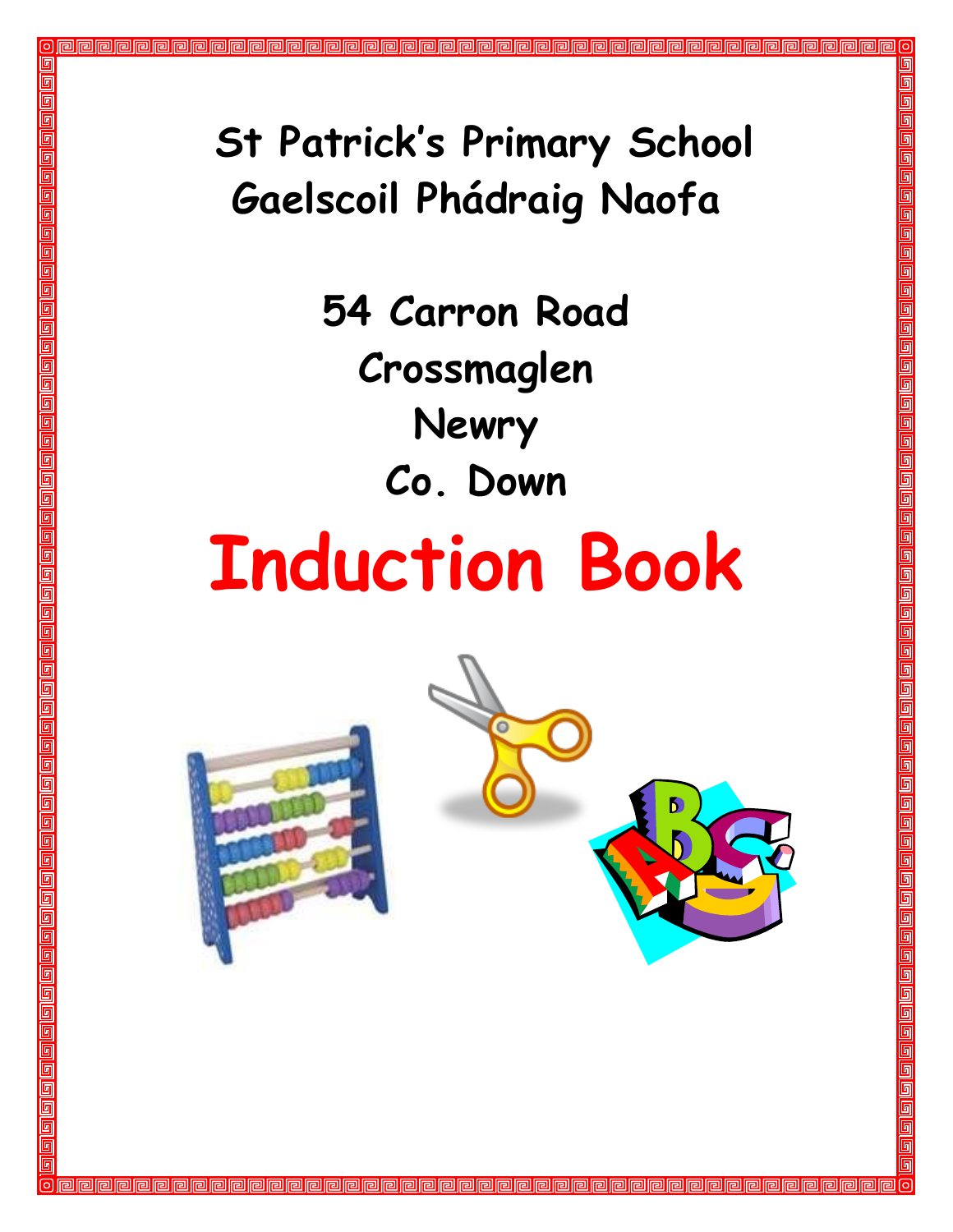### **Tel No: (028) 30861667 Fax No: (028) 30868997 School Routines**

**Class begins at 8.50 am. Irish Medium 9.10 am English Medium.**

**Break time: Two 10 minute breaks and snack (times TBC)**

**Lunch time: 11.45am (staggered 30mins)**

**School finishes:**

**Irish Medium – 1.40pm English Medium – 2.00pm**

**(Please note for the month of September both P1 and Rang 1 will have different starting and finishing times to those above, this will be communicated to parents by post. English/Irish medium start and finish times will swap in February**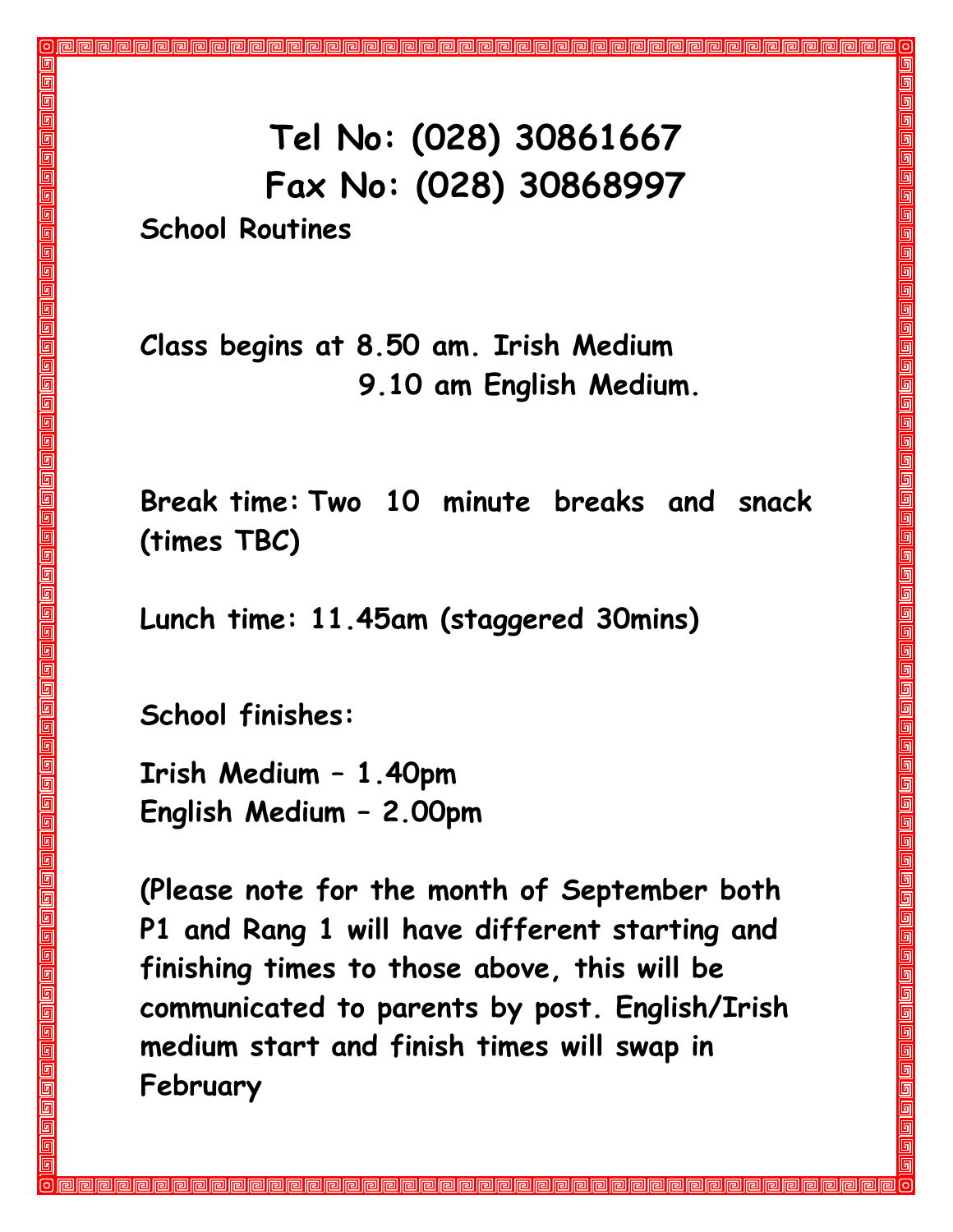#### **School Uniform**

Pupils are encouraged to always wear full school uniform. 'Streets Ahead', Blayney Road, Crossmaglen are the official suppliers. The uniform is as follows.

| <b>Boys</b>                                                                                                          | Girls                                                                                                                                                                                               |
|----------------------------------------------------------------------------------------------------------------------|-----------------------------------------------------------------------------------------------------------------------------------------------------------------------------------------------------|
| Maroon sweat Shirt with school<br>crest<br>White polo shirt<br>Grey trousers<br><b>Black Shoes- Velcro fasteners</b> | Maroon sweat shirt with school<br>crest<br>White polo shirt<br>Grey pinafore or skirt<br>Maroon knee socks/ tights<br>Black shoes-Velcro fasteners<br>*Girls may wear trousers in winter<br>months. |

**Please have all of your child's clothing clearly labelled including outdoor coat.**

#### **P.E.**

R1/P1 Children come to school in school jumper, polo shirt, tracksuit bottoms and runners.

#### **School Meals**

School meals cost £2.60 per meal (Subject to change). Anyone on Income Support may obtain free meals for their children. Free meals forms are available at the school.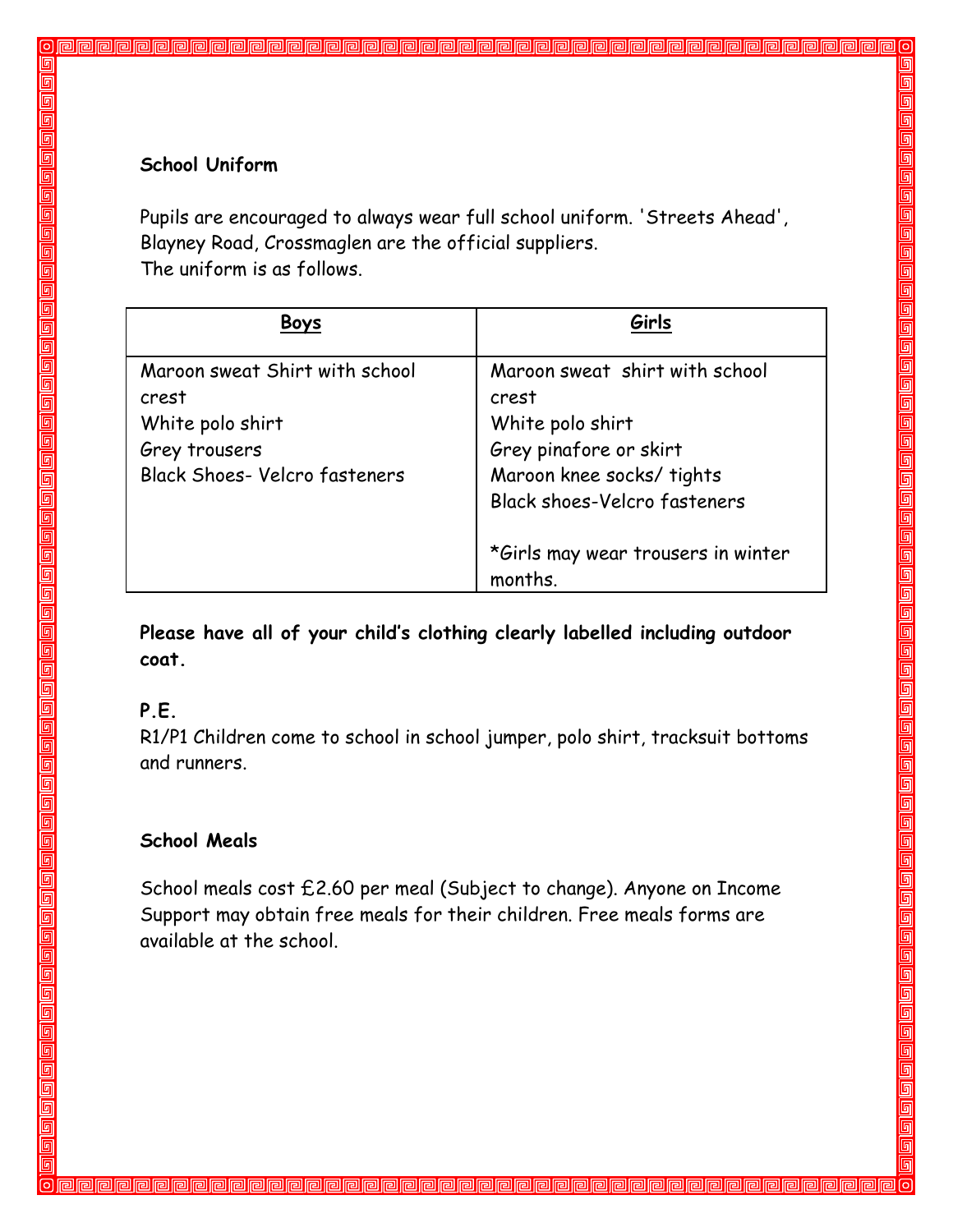#### **Healthy Eating**

The school has implemented a Healthy Eating policy. Children may bring fruit, water, a plain sandwich, crackers etc for break. **We have a NO NUTS policy in the school.**

#### **Contacting the school**

If you need to contact your child or your child's teacher during school hours please ring or call at the secretary's office.

#### **Collecting your child**

Try to ensure that your child is collected promptly at the end of the day. In the event of any possible delay or change in collection please inform the school.

#### **Medical Problems**

If your child has a medical problem, please make the school aware of this. It is important for the teacher to be informed of any problems e.g. hearing, sight, toileting asthma etc. Leave a home/work telephone number where you can be contacted in the event of your child being sick or having an accident.

#### **Birth Certificates**

Parents of new entrants must supply the school with the pupil's Birth Certificate, which will be held in the school until the pupil is leaving. Parents may however obtain the pupil's Birth Certificate on request.

#### **Jewellery**

In the interest of safety jewellery should not be worn in school.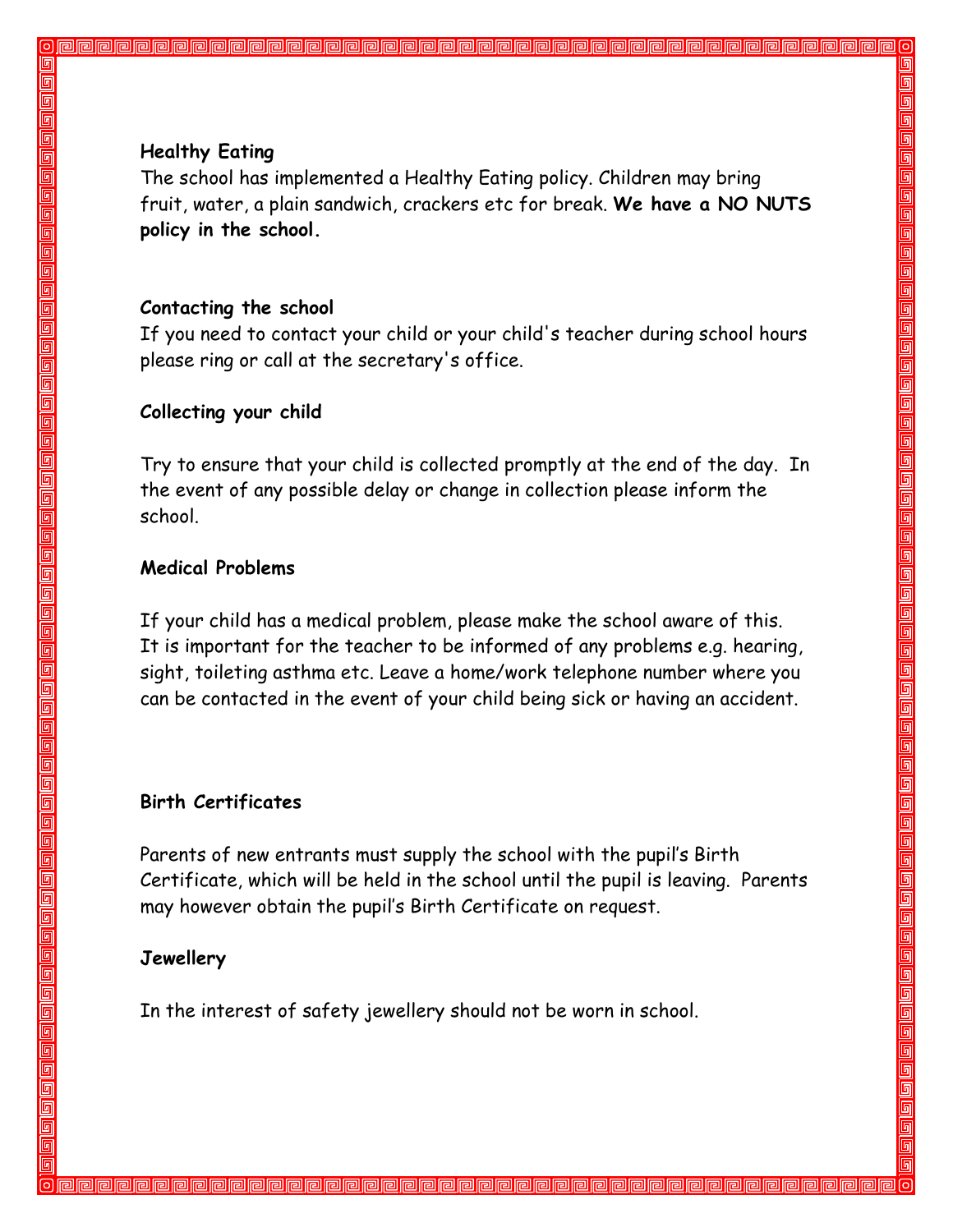#### **How can you help your child prepare for school?**

One of the most important things you can do to help your child prepare for school is to teach them independence.

Here are a few things you should try to ensure your child can do before starting school

- Toilet independently
- Wash and dry hands
- Blow nose
- Put on and take off jumper
- Zip and unzip coat
- Follow simple instructions
- Open and close lunch box and water bottle
- Tidy up toys after playing
- Listen to a story for 5-10 minutes
- Ask for help if needed

If your child is showing an interest in writing and reading provide opportunities at home to facilitate this. Remember do not use capital letters to write your child's name, this may cause confusion later! Also draw attention to numbers in the environment and find opportunities for sorting and matching in the home.

Encourage your child to use crayons, paints, playdough etc. and read stories and recite nursery rhymes together regularly.

Always take time to talk to your child, sing with them, dance with them, play with them and remember to limit screen time! Too much screen time has been proven to have negative effects on sleep, behaviour and concentration. Also enjoy the outdoors together.